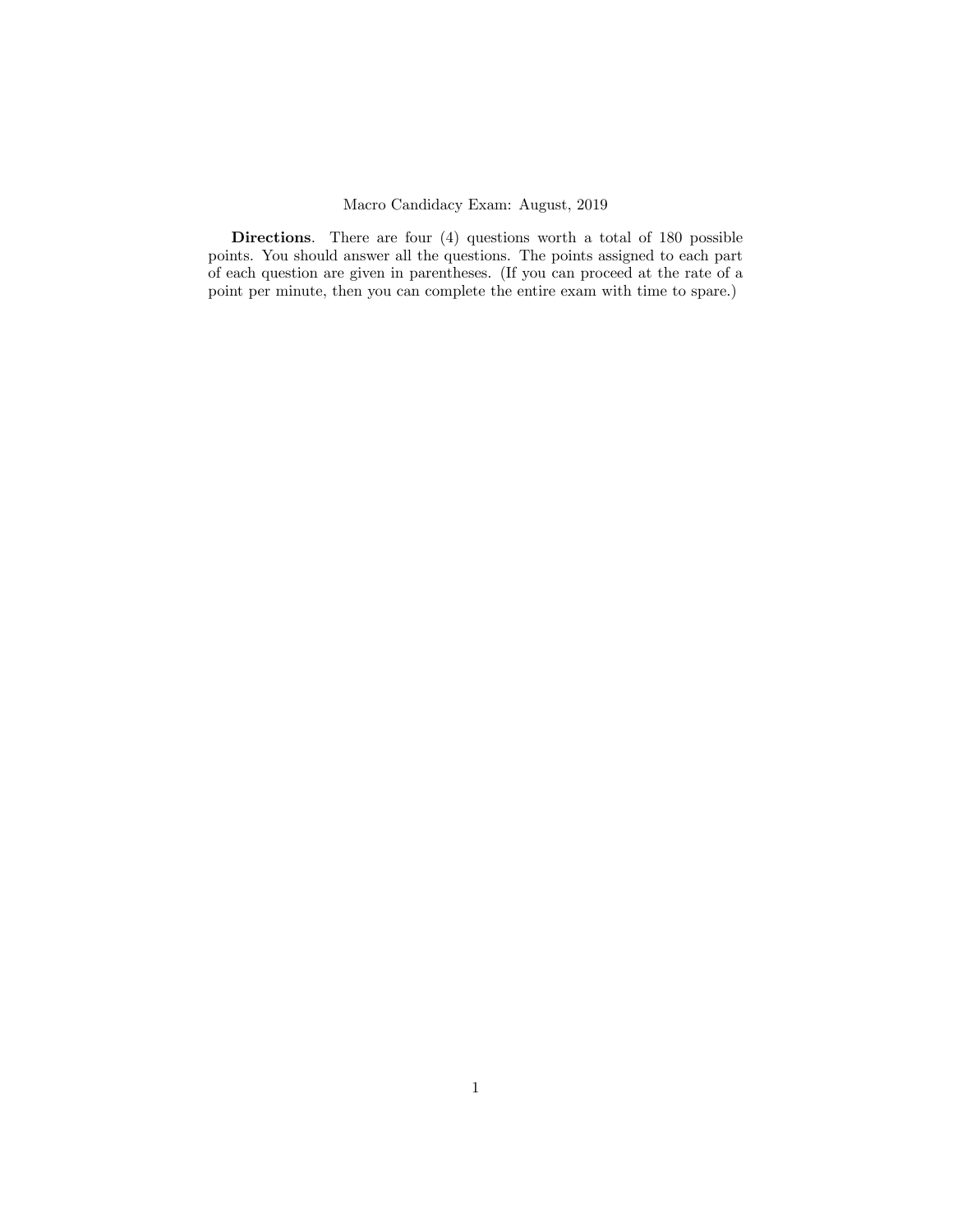# 1. One-sector growth in an OLG model

In discrete time, there is one good per date. The production function is constant-returns-to scale in two inputs: capital and labor. Expressed in terms of the capital-labor ratio, denoted k, output per unit of labor is  $f(k)$ , where  $f: R_+ \to R_+$ , is twice differentiable and satisfies  $f''(k) < 0 < f'(k)$  and  $f'(0) = \infty$  and  $f'(\infty) = 0$ . Let  $c_t$  denote consumption per unit of labor and let the first date be  $t = 1$ , with  $k_1 > 0$  given. We say that a sequence  $\{c_t\}_{t=1}^{\infty}$  is feasible if there exists a non-negative sequence  $\{k_t\}_{t=2}^{\infty}$  that satisfies

$$
c_t + k_{t+1} \le f(k_t).
$$

(We are assuming that capital depreciates fully in a period.) Given  $k_1$ , we say that a feasible sequence  ${c_t}_{t=1}^{\infty}$  is *inefficient* if there exists another feasible sequence  ${c_t'}_{t=1}^{\infty}$  satisfying  $c_t \leq c_t'$  and strictly at some date.

(15) (a) Let  $k^*$  satisfy  $f'(k^*) = 1$ . Prove the following. If  $\{\hat{k}_t\}_{t=2}^{\infty}$  converges to  $\hat{k} > k^*$ , then any  $\{c_t\}_{t=1}^{\infty}$  that is feasible for  $\{k_t\}_{t=2}^{\infty} = \{\hat{k}_t\}_{t=2}^{\infty}$  is inefficient.

For the remainder of the question, assume the following OLG setting. There are two-period lived people with a large and constant number of people per generation. Each person when young supplies one unit of labor, earns their marginal product, and saves it in a form that becomes capital when old. (They consume only when old and their consumption when old is the product of the marginal product of capital times the amount they save.) Assume here that  $f(k) = k^{\alpha}$ , where  $\alpha \in (0, 1)$ .

(5) (b) Express the implied law of motion for  $k_t$  as a first-order difference equation in  $k_t$ .

(10) (c) Show that the sequence for  $k_t$  implied by your to answer to (b) converges to a steady state and give an explicit formula for the steady state. (Hint: You may find it useful to express the difference equation in terms of  $\ln k_t$ .)

(5) (d) For what values of  $\alpha$  is the consumption path implied by part (c) inefficient?

 $(10)$  (e) Assume that the part (c) consumption path is inefficient. Suggest a government policy that would eliminate the inefficiency.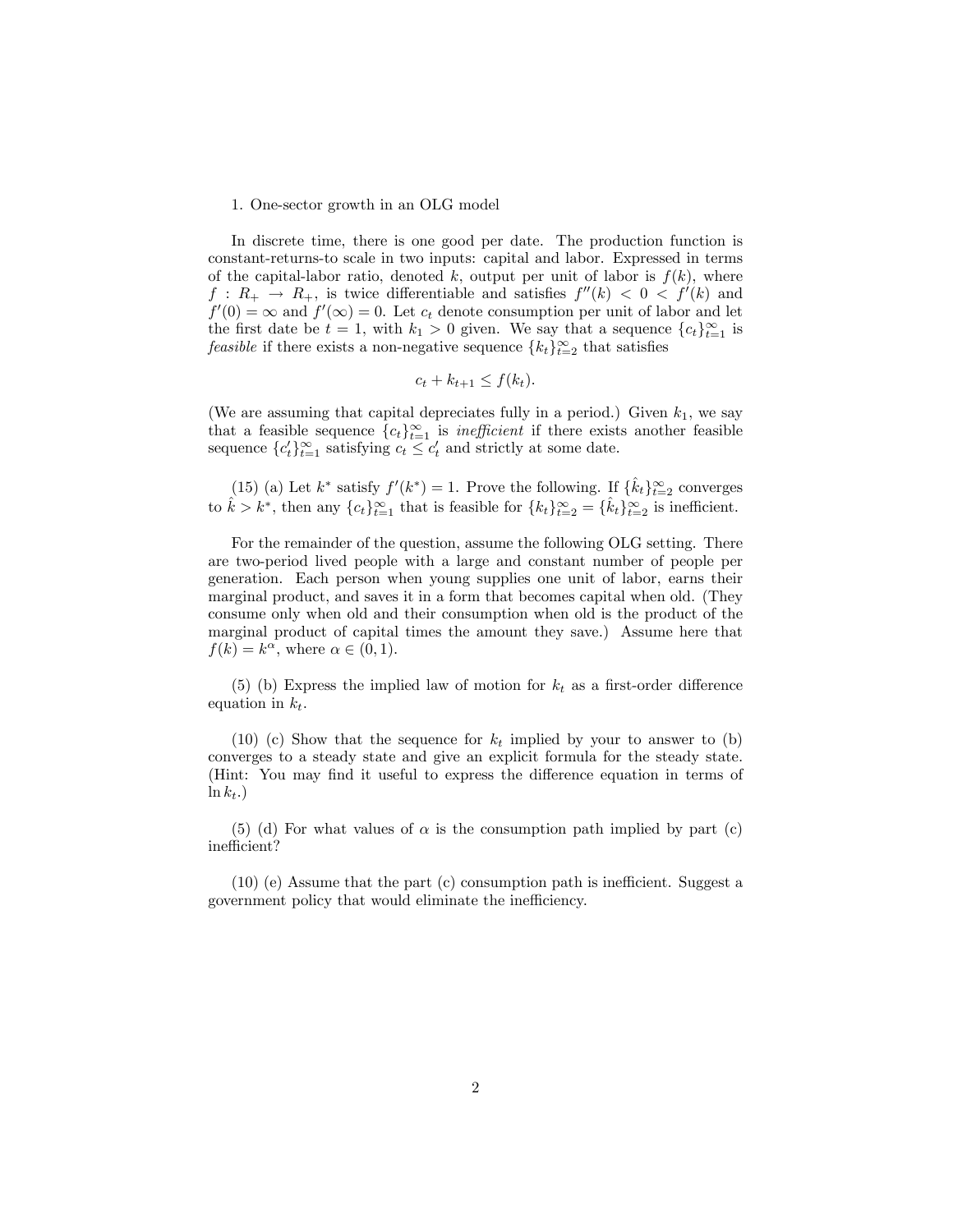#### 2. Borrowing and lending in general equilibrium

Consider the following infinite-horizon exchange economy with a single nonstorable good in each period. There is a measure-1 of agents, divided into two types based on their discount factor. Half of the agents are type P, and the other half are type I. Type P are more patient than type I. The preference of a type-s agent,  $s \in S \equiv \{P, I\}$ , is given by  $\sum_{t=0}^{\infty} (\beta_s)^t \ln(c_t^s)$ , where  $c_t^s$  is consumption of a type-s agent at date-t,  $\beta_s \in (0,1)$ , and  $\beta_P > \beta_I$ . Both types of consumer have the same constant endowment  $y$  in each period. At each period, they can borrow and lend in the form of risk-free, one-period loans on a competitive loan market. Let  $a_t^s$  be the net loan position of a type s agent at the start of date-t. The initial net loan position of both types is  $a_0^s = 0$ . In addition, all agents face the same borrowing constraint: at any  $t, a_{t+1}^s \geq \underline{a}$ .

(6) (a) Display the Bellman equation for an arbitrary type-s agent,  $s \in S$ . Be explicit about the state variables and the feasible set.

(8) (b) DeÖne a symmetric recursive competitive equilibrium (where symmetry means that all agents of the same type take the same actions).

 $(12)$  (c) Is there a steady-state equilibrium where both types of agents' borrowing constraint are not binding? If so, characterize (i.e. solve) it explicitly. If not, explain why, and characterize the dynamic path of consumption of each type of agent.

Now, instead of permanent types, assume that each agent's discount factor follows a Markov process, with transition probability

$$
Prob(\beta_{t+1} = \beta_l | \beta_t = \beta_s) = \pi_{sl} \in (0, 1), \quad \forall s, l \in S = \{P, I\}
$$

and  $\pi_{sP} + \pi_{sI} = 1$ , for any  $s \in S$ . The discount-factor process is independent across agents. Each agent maximizes expected discounted lifetime utility given initial discount factor  $\beta_0$ ,  $E_0[\sum_{t=0}^{\infty}(\beta_t)^t \ln(c_t) | \beta_0]$ . The rest of the model is as above.

 $(7)$  (d) Assume the economy is stationary. Formulate an agent's problem in recursive form, be explicit about the state variables and feasible set.

(12) (e) DeÖne a stationary recursive competitive equilibrium.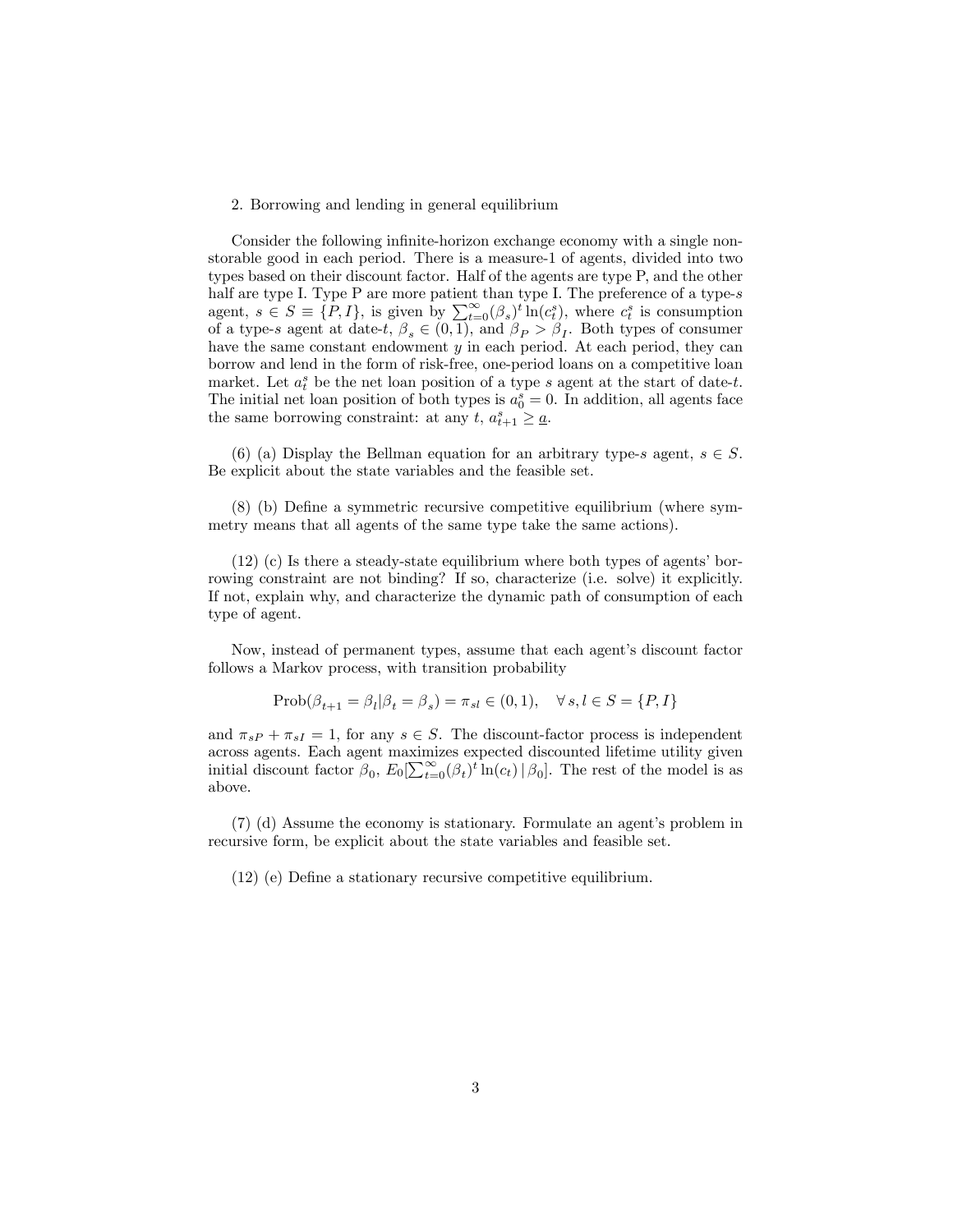# 3. Job search in continuous time

Time is continuous. Workers are infinitely lived, risk neutral, and have discount rate  $\rho$ . There is no borrowing or lending. Workers can be either unemployed or employed. During unemployment, a worker gets flow utility  $b$ ; while employed, a worker gets flow utility equal to the wage. Job offers arrive at Poisson rate  $\lambda$ . A job offer consists of a wage w, which is an i.i.d. draw from a distribution with differentiable CDF  $F(\cdot)$ . The support of  $F(\cdot)$  is  $[0, \bar{w}]$ . Assume that  $b < \bar{w}$ .

There is no on-the-job search, but when employed, a worker can experience two types of shocks. At Poisson rate  $\delta$ , the worker exogenously becomes unemployed. At Poisson rate  $\gamma$ , the job switches from paying w to paying w', where  $w'$  is an i.i.d. draw from a distribution with differentiable CDF  $G(\cdot)$ . The support of  $G(\cdot)$  is also  $[0, \bar{w}]$ . When a wage shock arrives, the worker does not have the option to stay employed at the old wage  $w$ ; instead, the worker must choose whether to keep working for the new wage  $w'$  or to quit into unemployment.

(6) (a) Let  $v_u$  denote the value associated with being unemployed, and let  $v_e(w)$  denote the value associated with being employed at wage w. Display the continuous-time Bellman equations for  $v_u$  and for  $v_e(w)$ . (You don't have to derive them.)

(6) (b) Show that  $v_e(\cdot)$  is strictly increasing, and provide an expression for  $v'_e$  (). (It will be clear that  $v_e$  () is continuous and differentiable.)

 $(6)$  (c) Argue that a worker's optimal behavior takes the following form: (I) An unemployed worker follows a reservation-wage strategy when deciding whether to accept a new job; (II) An employed worker who experiences a wage shock also uses a reservation-wage strategy when deciding whether to quit or to keep working; (III) The reservation wage is the same for employed and unemployed workers. For the remainder of the problem, denote this reservation wage by  $w^*$ .

(10) (d) Derive a single equation that implicitly characterizes  $w^*$  in terms of model primitives (namely, b,  $\rho$ ,  $\delta$ ,  $\gamma$ ,  $\lambda$ ,  $G(\cdot)$ , and  $F(\cdot)$ ). Your expression should not contain  $v_u, v_e(\cdot)$ , or  $v'_e(\cdot)$ .

(5) (e) Let  $\phi(w^*)$  denote the rate at which unemployed workers become employed as a function of the reservation wage; let  $\sigma(w^*)$  denote the rate at which employed workers become unemployed as a function of the reservation wage. Provide expressions for  $\phi(w^*)$  and  $\sigma(w^*)$ .

(5) (f) Suppose that the economy is inhabited by a continuum of workers solving the job-search problem described above. Let  $u_t$  be the fraction of workers who are unemployed at date t, so  $1 - u_t$  is the fraction of workers who are employed at date t. Provide an expression for  $\dot{u}_t$ , the time derivative of the unemployment rate, in terms of  $\phi(w^*)$  and  $\sigma(w^*)$ .

(7) (g) Now, assume that  $\lambda > \gamma$  and that  $G(\cdot) = F(\cdot)$ . Let  $\bar{u}$  denote the steady-state unemployment rate; i.e.,  $\dot{u}_t = 0$  when  $u_t = \bar{u}$ . Show what happens to  $\bar{u}$  when b goes up. (Hint: What happens to  $w^*$ ? How does  $\bar{u}$  depend on  $\phi(w^*)$  and  $\sigma(w^*)$ ?